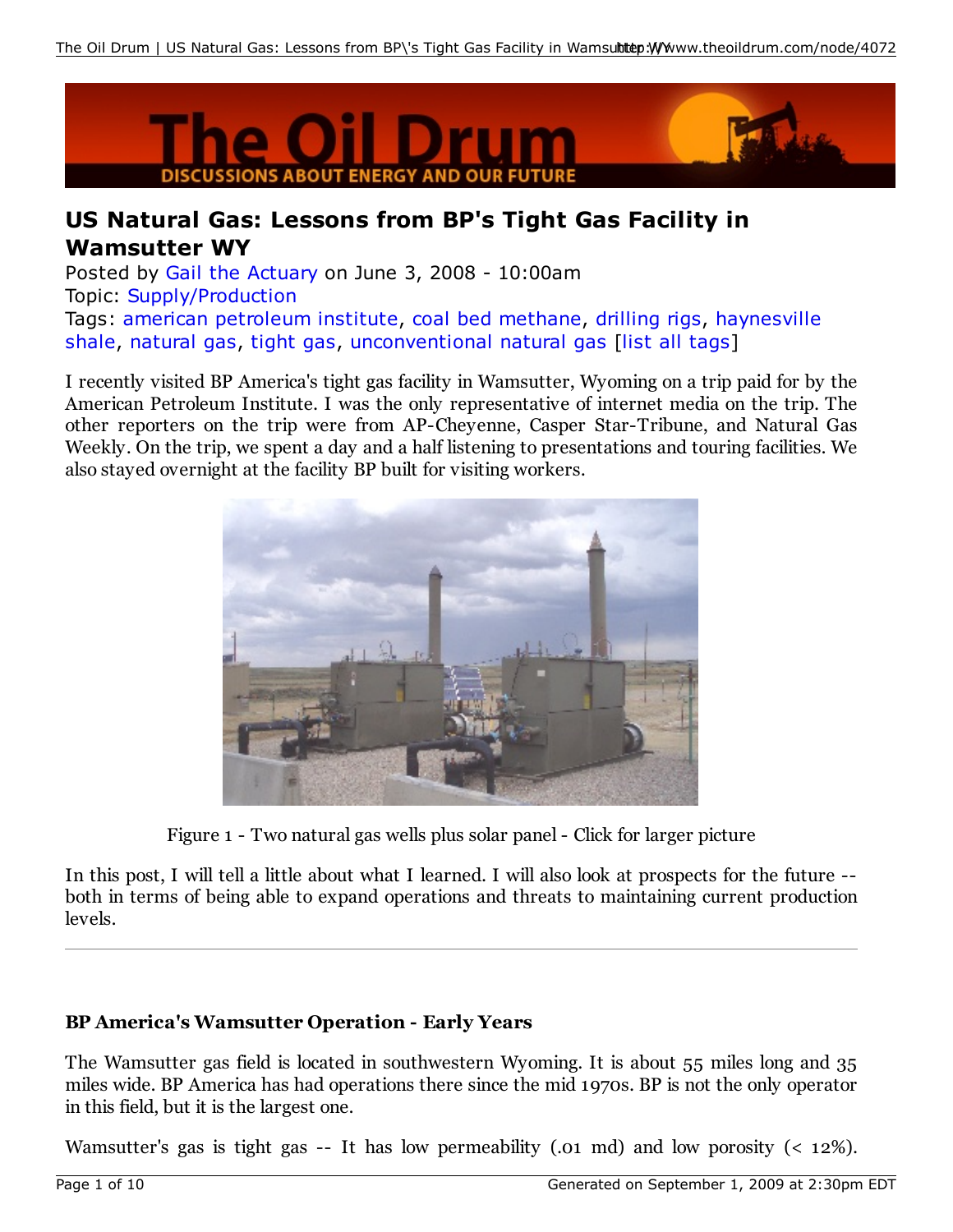Hydraulic fracturing ("fracing") is needed to get the natural gas out. Compared to conventional gas, wells need to be spaced closer together because gas does not travel far in such a tight formation. The initial internal pressure of a well can be high, but drops off quickly. Natural gas production also start off high, but quickly drops. Wamsutter gas is sweet gas--without H2S (hydrogen sulfide). The Oil Drum | US Natural Gas: Lessons from BP\'s Tight Gas Facility in Wamsuluttep:WWww.theoildrum.com/node/4072

The produced natural gas has water with it. Once the pressure of a well declines, external energy inputs are required to separate the gas from the water. The energy source BP and other companies in the Wamsutter gas field have been using for many years is electricity from solar panels. BP is now considering adding windmills as an additional source of external energy.

The reservoir depth is about 10,000 feet. At this depth, there is a layer 500 feet thick, about 20% of which is pay. The productive portion is found in strata as thin as 10 feet thick. The productive strata (the "net pay") together add up to about 60 to 100 feet of the 500 foot layer.

In the early years, BP's approach to extracting natural gas was similar to that used for conventional gas. Individual vertical wells were drilled, with 8 wells per square mile (80 acre spacing). From the air, the arrangement looked like this:



Figure 2 - Early layout of gas wells and roads

This arrangement was very costly to service and maintain, in part because BP was responsible for building the roads to the wells. In addition, service people needed to visit each well individually. Pipelines were needed to each well. Separate tanks and other infrastructure were also needed for each well.

Besides well arrangements, BP followed industry practice in other respects. When prices were relatively high, it would rent more drilling rigs and increase the number of wells drilled. When prices decreased, it would lay off workers, stop renting rigs, and let production level off or fall.

## **BP America's 2005 Wamsutter Investment Program**

In 2005, BP made a decision to change the way it managed the Wamsutter gas field. Instead of simply following the conventional gas drilling model, it would put together its own model, one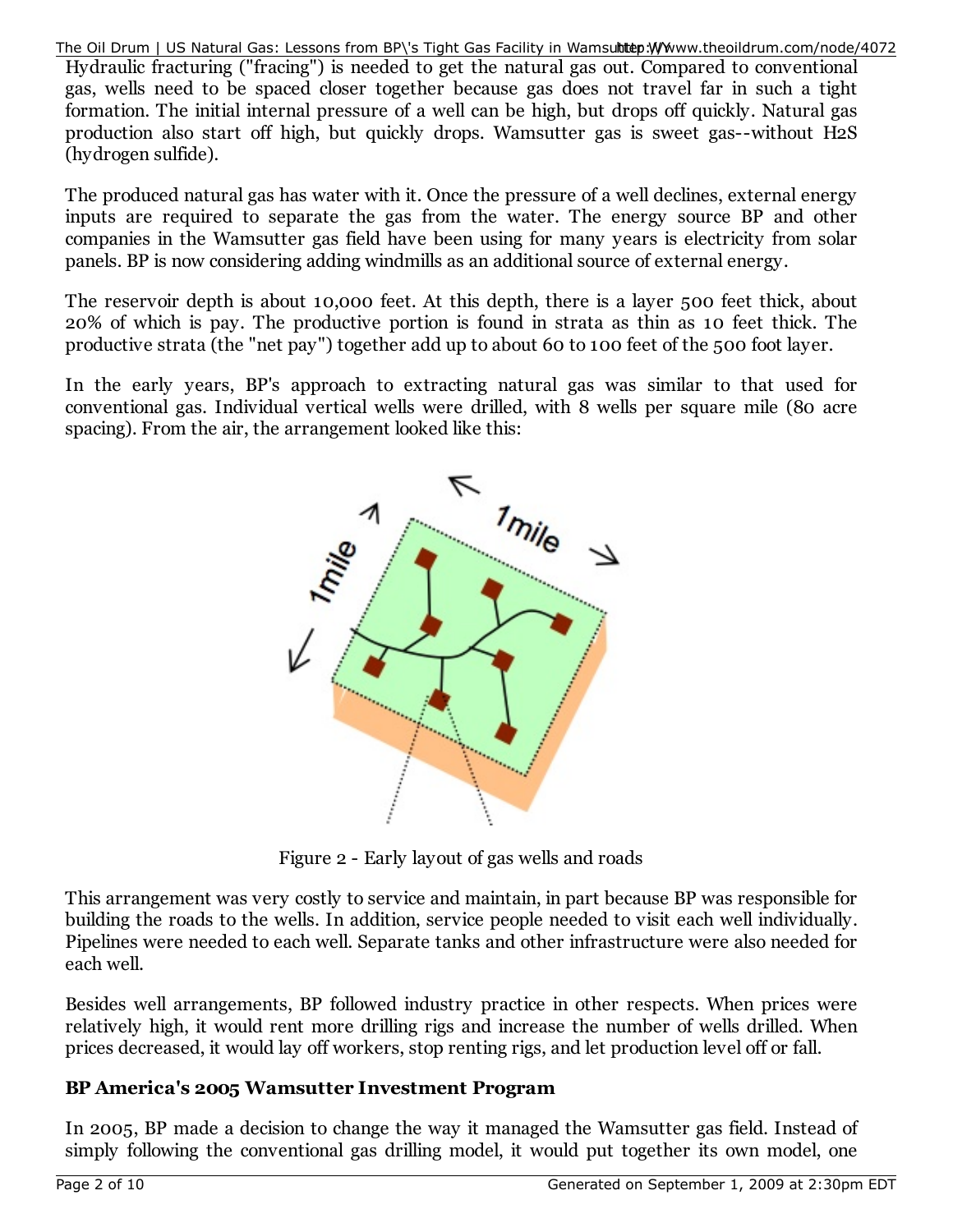more in line with maximizing productivity as a tight gas facility. BP announced that it was planning to invest \$2.2 billion in the field, to raise production from 125 million to 250 million cubic feet a day, before 2010. Of this, \$120 million was investment in improving technology. The Oil Drum | US Natural Gas: Lessons from BP\'s Tight Gas Facility in Wamsuluttep:WWww.theoildrum.com/node/4072

One of the major things BP decided to change was well spacing. Instead of drilling eight separate wells on individual pads within an area one mile square, it would consolidate up to eight wells onto a single pad, and arrange the pipes so they still drained the same area one mile square. This way, much less land would be disturbed and many fewer roads would be needed. Other infrastructure could also be consolidated and servicing costs would go down.

In order to make this change, BP needed drilling rigs that would drill "deviated" wells - that is, wells that angled off, then down, so that the surface portion of the wells could be placed on a single pad, while the wells themselves were spaced out, like the legs of a daddy long legs spider. The drilling rigs also needed to be capable of drilling one well, and then moving to the next, without being taken apart, transported a few feet, and put back together again. Since rigs are rented by the day, the several days that rigs are out of service during the take-down and set-up would add greatly to the cost.

In order to get rigs of the proper specifications, BP found it was necessary to work with manufacturers to produce rigs suited to its needs and then sign long-term leases on the rigs. BP decided to lease seven rigs--three from Helmerich & Payne, and four from Nabors, at rates averaging approximately \$30,000 a day.



Figure 3 - One of the new drilling rigs

Besides having the proper specifications, the new drilling rigs are much more automated. The "dog houses" are air conditioned and relatively quiet. Operators need to be highly trained individuals, instead of traditional "roughnecks".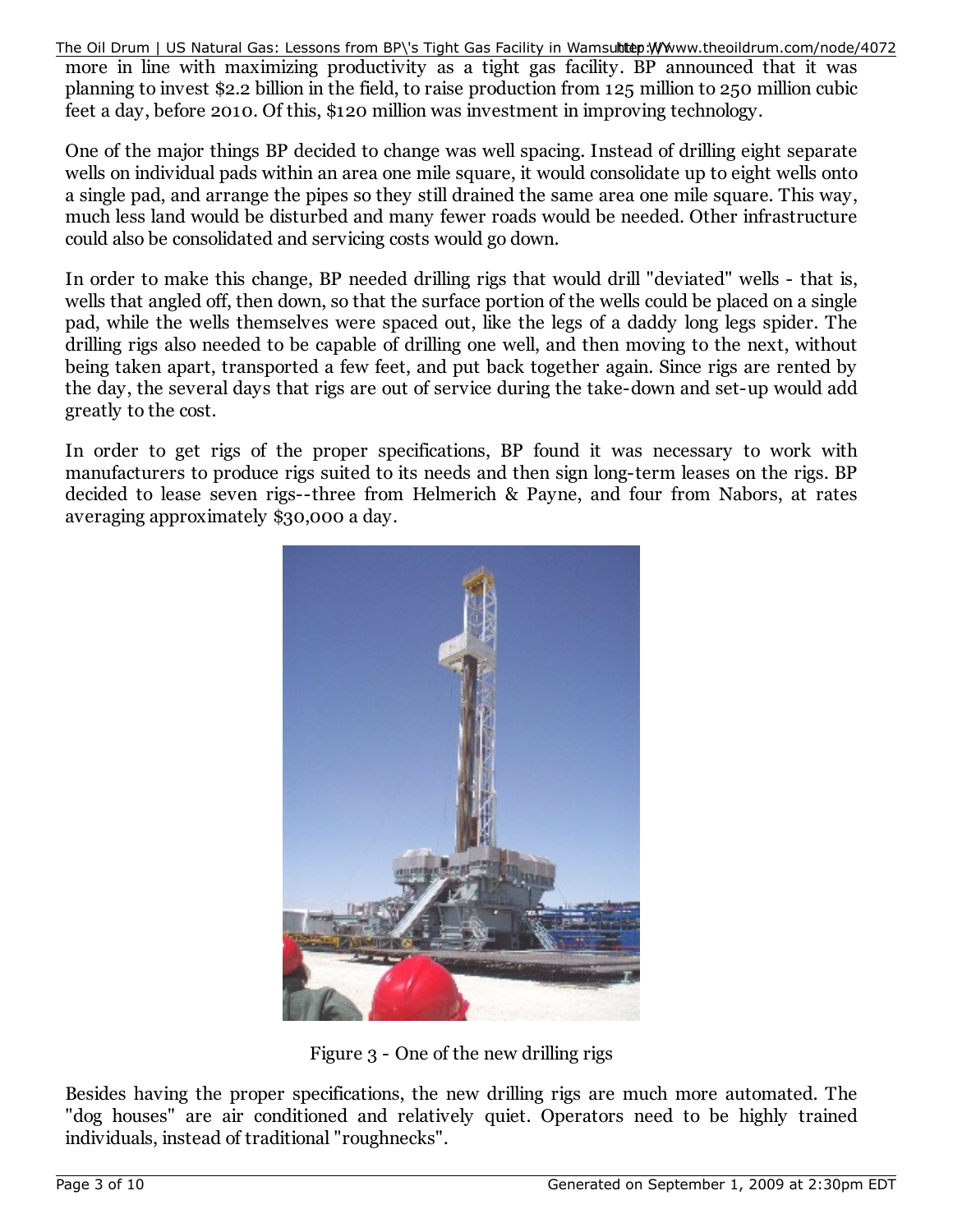The Oil Drum | US Natural Gas: Lessons from BP\'s Tight Gas Facility in Wamsuluttep: Wwww.theoildrum.com/node/4072



Figure 4 - Controls inside "dog house" of drilling rig - Click for larger picture

As part of the 2005 initiative, BP made a decision to staff at a fixed level--the level of operations that the seven drilling rigs on long-term contracts could support. With this approach, there would be no more lay-offs, even if the price of natural gas declined. Besides fitting with the long-term contracts on the rigs, this approach had the benefit of providing a more stable working environment for employees.

Prior to the 2005 initiative, the community of Wamsutter had a population of 261, and had few amenities. The homes were mobile homes, each with its own well. BP decided that this needed to change, if Wamsutter was to be an inviting place for educated workers to live. Starting in 2005, BP began helping Wamsutter add services. Some of the projects BP has helped fund include water and sewer systems, road improvements, a day care, and a park.

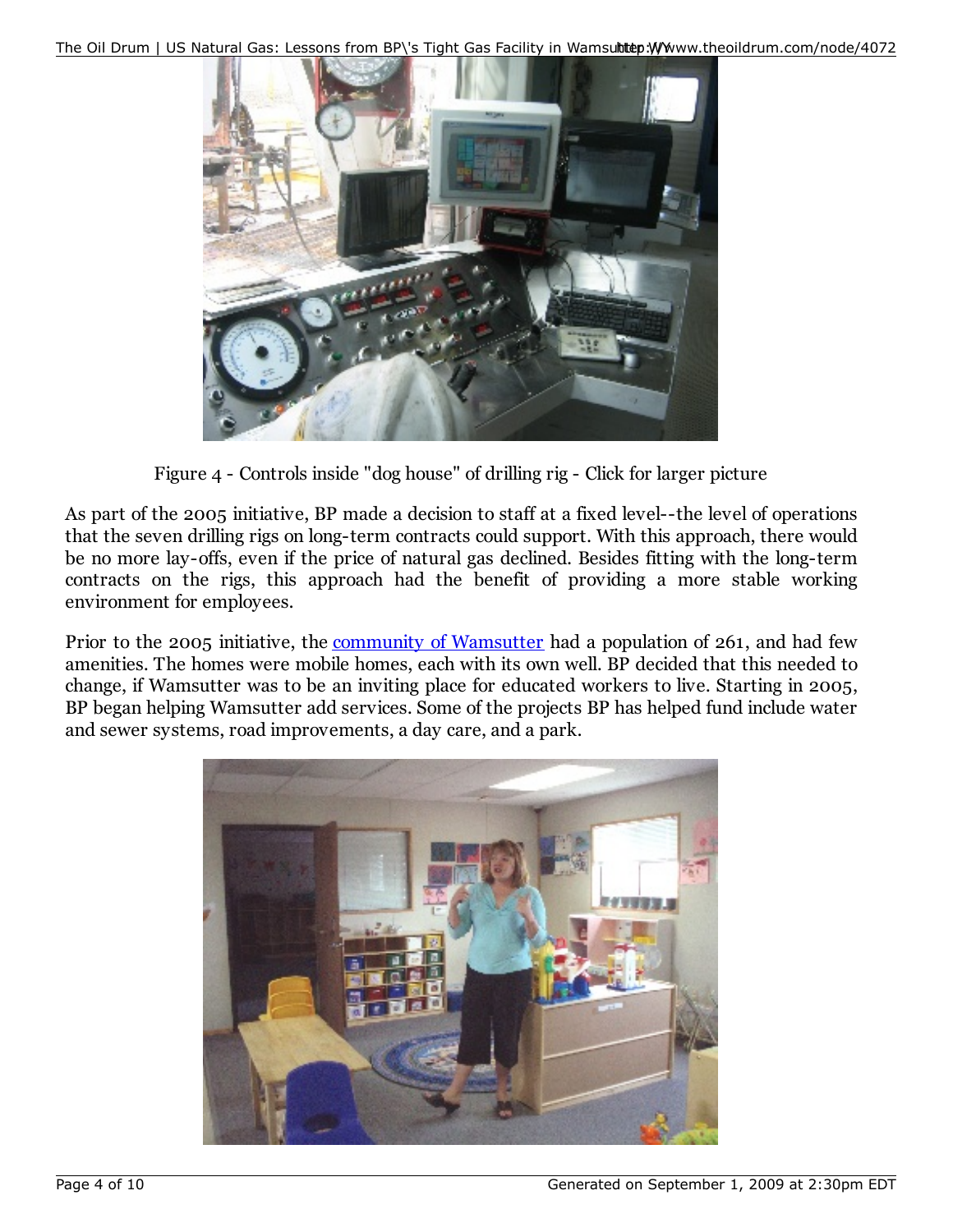Figure 5 - Community development director at the new day care The Oil Drum | US Natural Gas: Lessons from BP\'s Tight Gas Facility in Wamsuluttep:WWww.theoildrum.com/node/4072

In order to have educated workers, BP has also contributed \$500,000 to Western Wyoming Community College, to enhance the college's oil and gas technology program and \$5 million to University of Wyoming's School of Energy Resources.

#### **Other Technology Enhancements**

Besides shifting from individual wells to grouped wells, BP has been pursuing other types of research:

• Remote monitoring. Years back, service people needed to drive around in a truck to check each well individually. Now most of the relevant information is transmitted electronically, so that a visit is required only if there is a problem.

• Electrification of wells. Electricity is needed at the well site to separate natural gas from the water produced with it and to transmit monitoring information to the office. The original approach, used by BP and others, was to use a single solar panel and battery for each well. Now that BP is grouping wells on a pad, BP uses a larger grouping of solar panels together with several batteries, to provide longer backup. BP is considering adding a windmill to some pads, as an additional source of energy.

• Cordless seismic imaging. BP has worked with outside contractors on what it calls  $\text{Firefly}(R)$  land seismic imaging system. With the old technology, seismic imaging systems needed to be plugged into electric power at a proposed well site. This was a problem, since there are no electric power lines in most areas being tested. The new system uses battery operated units which transmit signals to the office.

• Horizontal wells. BP's current wells are basically vertical wells, adjusted for the need to have the surface units located on a single pad. BP is planning to test horizontal wells, to see how the economics of these wells compare with the current approach.

## **Well Productivity**

The written material we were provided indicates that with BP's new technology, hydrocarbon recovery has been increased by up to 40% and drilling costs have been reduced by up to 50%. I do not know to what base this comparison is being made, but I can believe that costs have been brought down substantially.

We were not provided with an estimate of the expected recovery per well, but I tried to compute one from various information given at the presentation. I came up with a range of about 900 million to 2 billion cubic feet of natural gas per well. This seems like a fairly respectable level, compared to estimates for other natural gas producers.

One figure that is fairly easy to calculate is average annual gas production per operating well, including wells that were drilled years ago. In this calculation, only natural gas "not associated" with petroleum production is used. One can compare this statistic to statewide averages, using EIA statistics for natural gas production and number of wells.

For BP Wamsutter, the information provided suggests the average annual production per operating well is currently about 68 million cubic feet per well ((240 million x 365 days)/1,282 wells). If wells have an average life of 30 years, and this average continues to hold, this would suggest ultimate recovery averaging just over 2.0 billion (=30 x 68 million) cubic feet per well.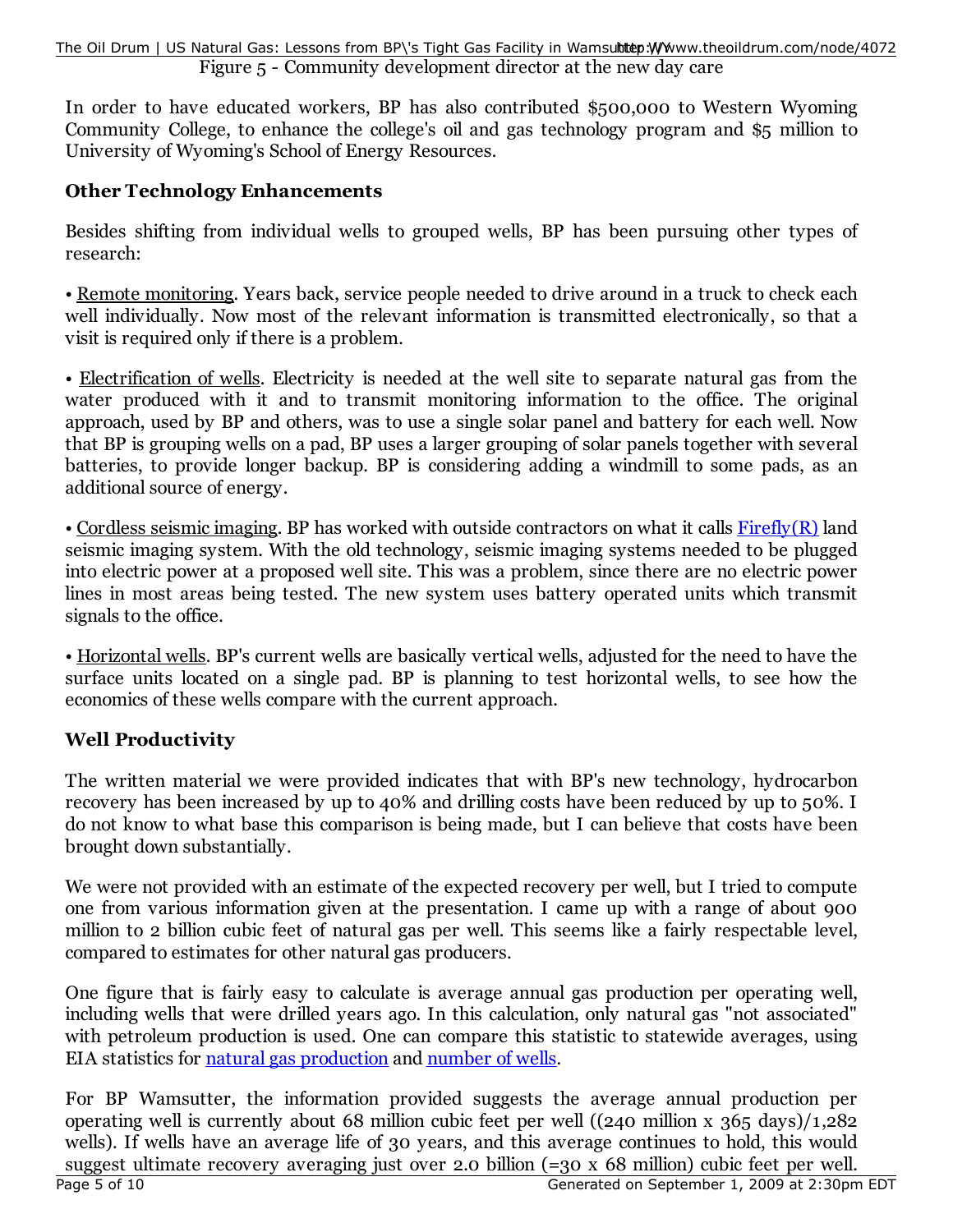One could get a similar number with a 40 year life and a lower annual average. The Oil Drum | US Natural Gas: Lessons from BP\'s Tight Gas Facility in Wamsulttetp:WWww.theoildrum.com/node/4072

One thing I noticed when looking at EIA data is how much average production per well varies from state to state (Figure 6). Ohio, Pennsylvania, and West Virginia all have very low averages- about 3 or 4 million cubic feet per year. I expect this production is coal bed methane. If these wells have a 40 year life span, one might expect ultimate recovery of 140 million cubic feet per well (=40 x 3.5). I find it hard to believe that wells with this low level of productivity could be profitable. Yet developers seem to view these wells as at least marginally profitable--the number of wells in these states has been increasing in recent years.

In contrast, Figure 6 shows Wyoming's average annual production per well is above the US average (excluding these states with very low average production rates). BPs Wamsutter's average of 68 million cubic feet is in line with both the Wyoming average and the US average excluding Ohio, Pennsylvania, and West Virginia.



Figure 6. Average annual productivity per well for selected state groupings

#### **Production Costs**

We were not given an accounting of costs that go into producing BP's tight gas, but it appears that drilling costs are a smaller percentage of the total than for conventional gas. Items which would contribute to BPs costs include the following:

• Drilling costs. We were told that the individual wells costs in excess of \$2 million. I am not certain which costs are rolled into this calculation. The seven drilling rigs are rented at rates averaging \$30,000 a day, and these seven drilling rigs in total drill 150 to 170 wells a year.

- Seismic imaging. Imaging is needed at each proposed well site.
- "Fracing" of wells. BP uses two portable rigs for this operation. I would presume these rigs are considerably less expensive than the seven drilling rigs on long-term lease.

• Long term lease for the large amount of land held. Costs may be low, since the same land can be used for agricultural purposes (grazing cattle, etc.)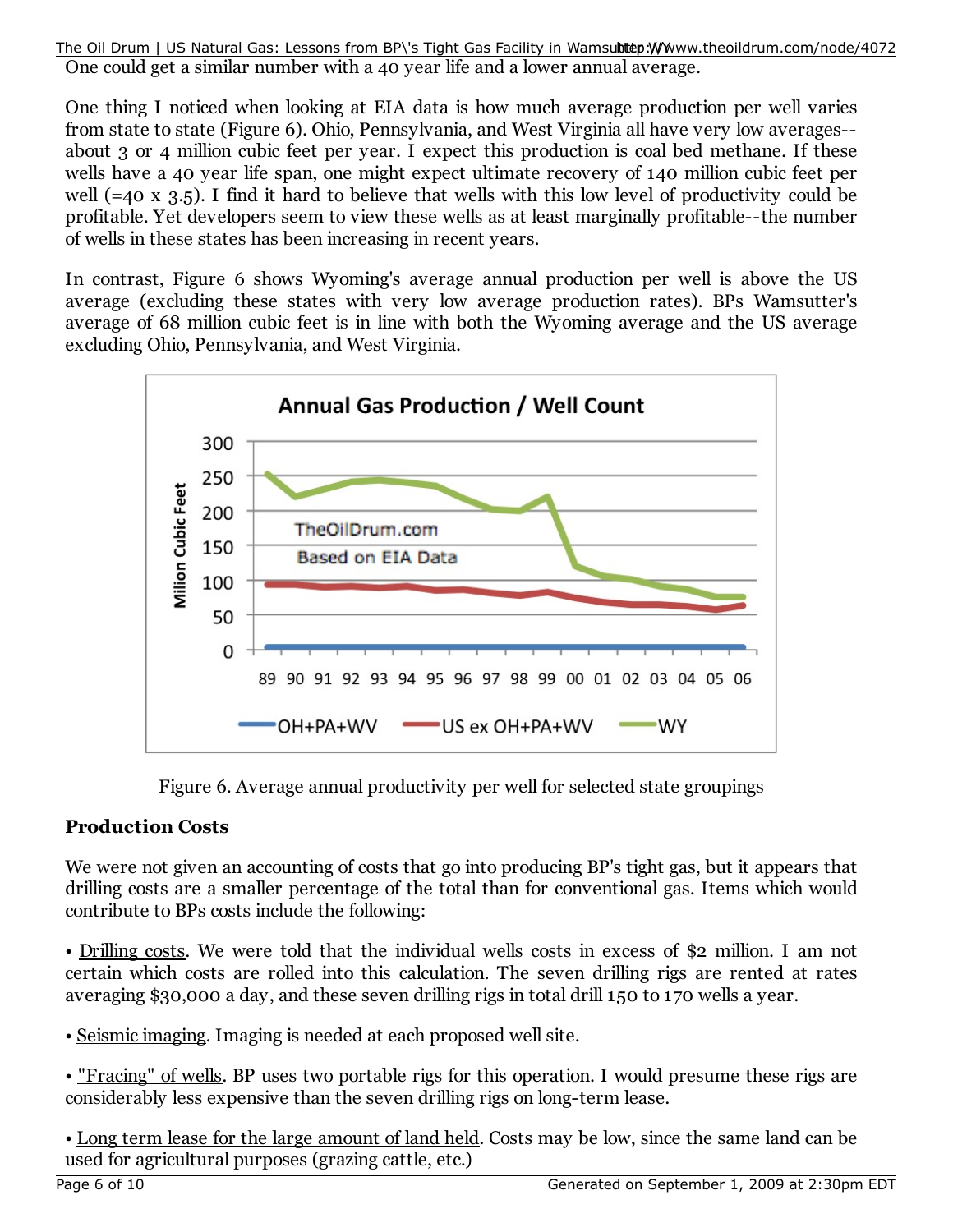The Oil Drum | US Natural Gas: Lessons from BP\'s Tight Gas Facility in Wamsultten:WWww.theoildrum.com/node/4072

• Roads to service the wells. Roads are gravel and need to be regraded when affected by washing.

• Travel of service people to wells. We were told that while this amounted to 1,000,000 miles per month in the past, it has been reduced to 800,000 miles per month through greater use of long distance monitoring.

• Technology research. BP has allocated \$120 million for research, over a five year period.

• Well infrastructure and replacements. Each well or group of wells contains equipment for separating the extracted material into its components, holding tanks, monitoring equipment, solar panels, and battery back-ups. If wells have a 40 year life, replacements will be needed for many reasons--corrosion, solar panel theft, battery life, etc.

• Pipelines and compressors. Pipelines are needed for natural gas transmission. Compressors use natural gas for power, since electricity is rarely available in Wyoming.

• Office. Building for people overseeing natural gas production. Also warehouse for supplies.

• Residence facility. Since nearby living facilities are very limited, BP built a residence facility for workers who desire to stay there. It provides meals, recreation and laundry for up to 200 workers. The cost is at least partly offset by charges to workers using the facility.

• Assistance to Wamsutter. BP has been active in setting up a city a water system, building a day care, and finding a person to coordinate town development. Part of this is funded by BP; part is funded by Wyoming state agencies.

• Funding for University Training Programs. Noted previously.

• Taxes. Material provided indicates that in Wyoming (not just Wamsutter), these were \$60 million in 2005, plus \$170 million in federal royalties.

• Cost of money. Most of the expenses are front end expenses. Either funds need to be borrowed, or there is an opportunity cost in using funds that might be invested elsewhere.

We were told that in total, there are 750 to 900 workers at the BP site in a typical month. Of these, only 150 are actually BP employees. The rest are contractors of various types.

#### **Future Prospects for BP Wamsutter**

The company generally seems to be well situated. It is taking an approach of trying to learn as it goes, and incorporating new technology to hold down costs.

The company says that it has produced about 3 trillion cubic feet of natural gas since 1977. This represents less than 20% of the resource available in BP's portion of Wamsutter field. We were told that gas wells from the 1970s are still flowing.

To date, the spacing of the wells has been one well per 80 acres. BP has filed for approval to change the spacing to one well for 40 acres, and is in the process of getting necessary approvals. With this spacing, BP can put up to 16 wells on a pad, instead on 8. It can also add infill wells to previously drilled areas. BP's research indicates that in some portions of the field, flow rates will be adequate with the closer spacing.

Based on what BP has done to date, BP seems to be in a good position to increase production in Page 7 of 10 Generated on September 1, 2009 at 2:30pm EDT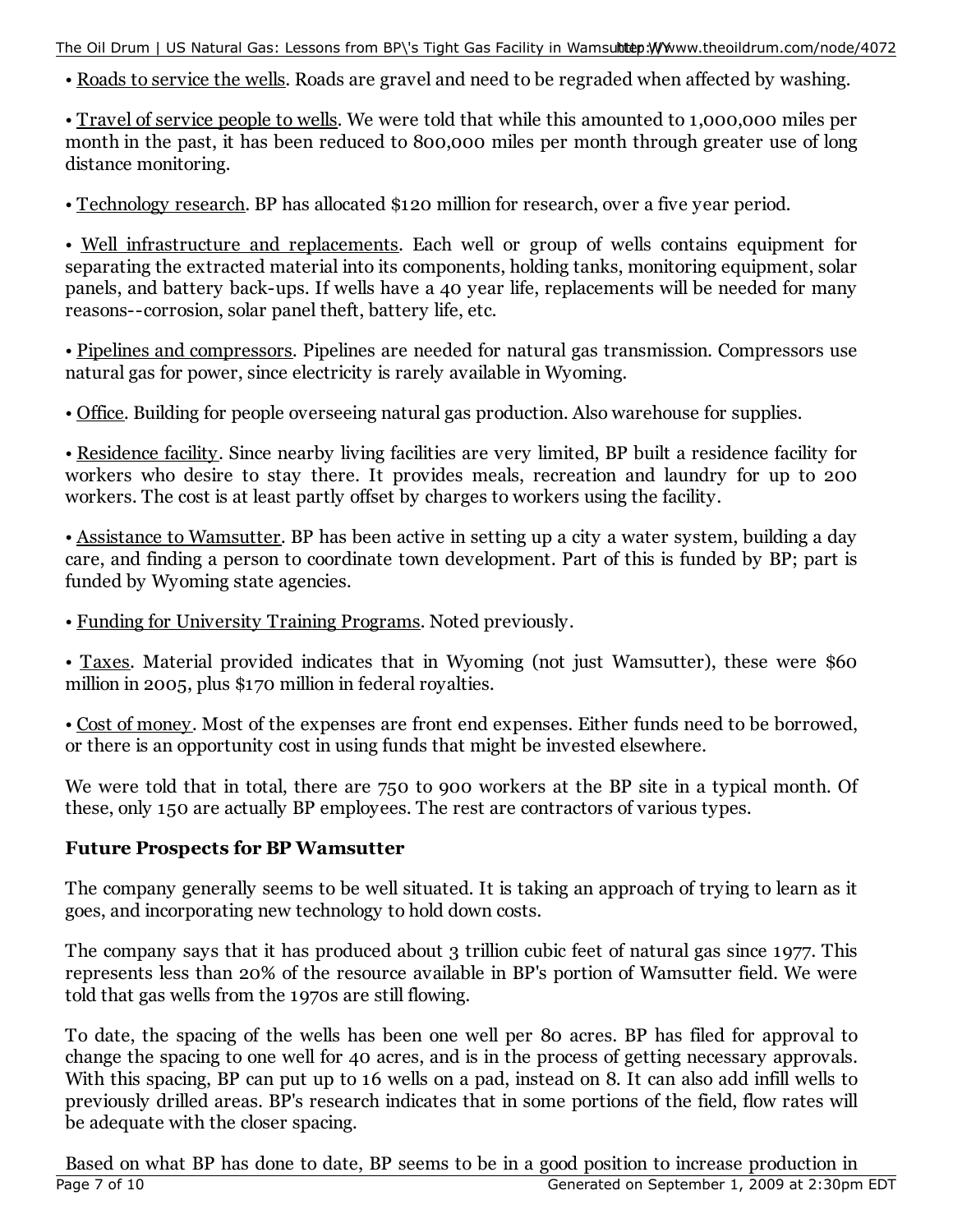the future, if it chooses to. For example, it could decide to increase the number of drilling rigs it operates by one or two in say, 2011. If it were to make such a decision, it would need to order new rigs sufficiently in advance, and sign additional long term leases. It might need to make increases in other areas as well--more employees, more support for the Wamsutter community, greater office space, and perhaps a larger residence for visiting workers. The Oil Drum | US Natural Gas: Lessons from BP\'s Tight Gas Facility in Wamsuluttep:WWww.theoildrum.com/node/4072

I don't know whether BP would choose to make such an increase in production, however. With its current "level load" philosophy, BP could choose not to add capacity. Instead, it might extend the number of years over which it can produce gas further into the future.

I think issues which would tend to hold back BPs Wamsutter production are peak oil issues and possibility water shortages.

Wamsutter is in a remote location. At present, it has a population of about 600. It does not have a grocery store, any medical services, or a hotel. Many of the workers live as far as 70 miles away, in order to have basic services. Even those who live nearby make many long car trips to purchase necessities. All of this is very oil dependent.

BP Wamsutter's natural gas operations are also quite petroleum dependent. The service people visit the wells in trucks; the drilling rigs are powered by diesel fuel. Grading of roads requires diesel. All of the supplies are brought by truck from distant locations. Visitors generally fly into Rock Springs, a tiny airport 70 miles away. Cutbacks in the availability of oil could affect all of these oil uses.

Regarding water scarcity, Wamsutter is in the Red Desert. It gets 8 inches of rain a year. The Rock Springs newspaper was full of stories about water issues when I visited. For example, it talked about well levels for existing homeowners dropping when new wells are added. Clearly, Wamsutter cannot be self-sufficient in growing its own food. It will need to have nearly everything brought in by truck. If residents try to pump more than the aquifer can handle, there could be a serious problem. Increasing the number of resident is likely to make the water problems worse, sooner.

## **Possibility of Others Ramping Up Production**

What is the possibility of others jumping in and ramping up production in another tight stands location?

Shale gas is different, but I don't know how different. I suspect that some of the issues might be similar with Hayneville shale, which now seems to have the possibility of increased production.

My guess would be that if anyone wants to ramp up production quickly, it will not be easy. The number of rotary drilling rigs in use for natural gas in North America has stagnated in the last year. One reason for this may be the competition from oil, since the higher price is drawing rigs toward oil. Another reason may be that the more popular rig types are already close to full utilization. If this is the case, a company wishing to ramp up production quickly might need to make do with whatever happens to be available, even if it is not optimal for the particular application.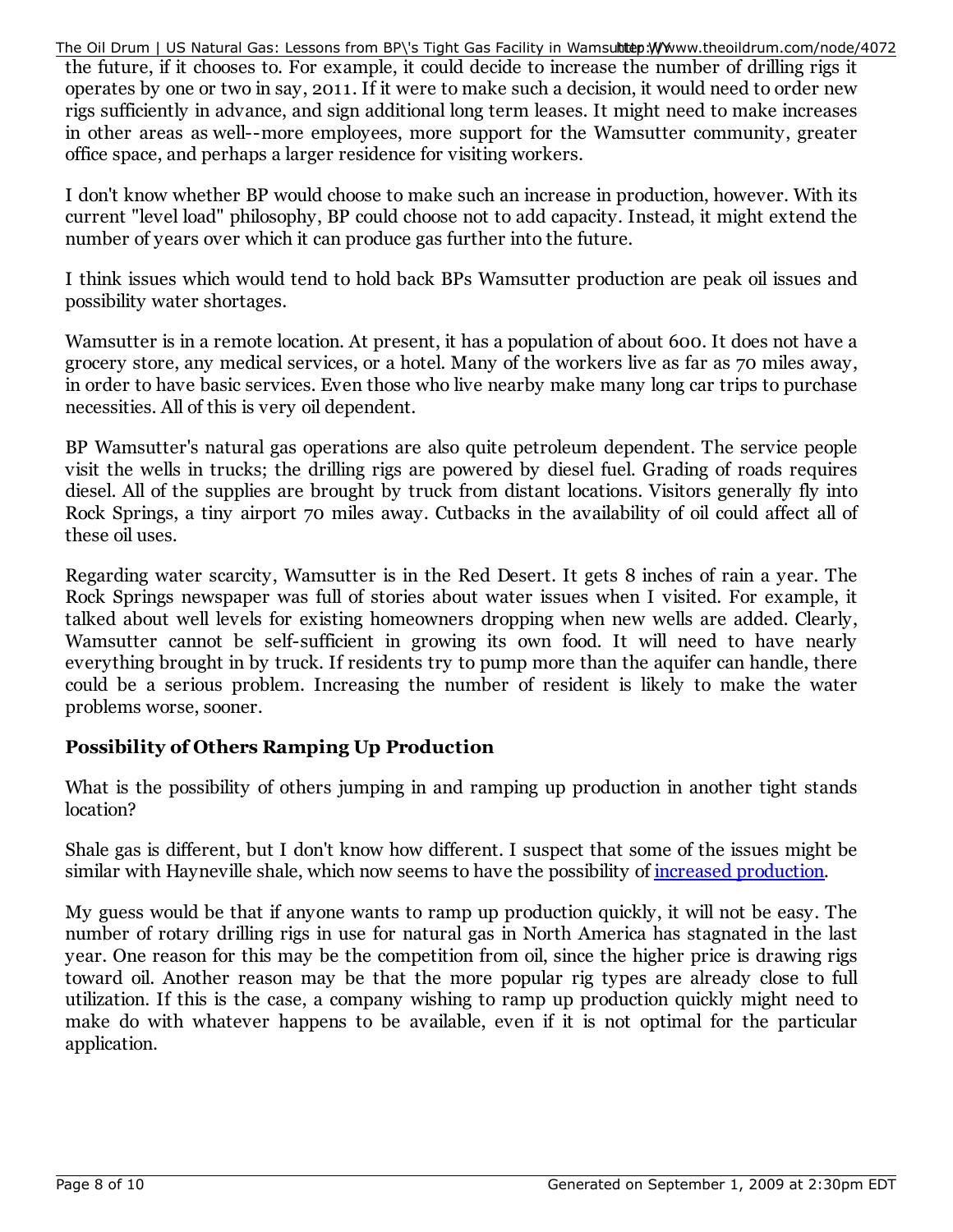

Figure 7. Number of North American leased rotary drilling rigs

Three of the rigs used by BP are manufactured by Helmerich & Payne. A check of its website indicates that in the past year, its land rigs were 97% utilized.

Clearly trained workers are another issue, especially with unconventional gas. Unconventional gas is expanding so rapidly that there are not enough workers to go around.

I have listed some other costs that BP has encountered, such as building roads, getting pipelines laid, and doing seismic testing. Depending on the location, a new company would need to deal with many of these issues. These are likely to take time and money, and may delay production.

I would expect that much of the research would be skipped, so as to start production quickly. Because of the important role technology plays, this could easily mean the difference between a profitable operation and an unprofitable one.

Putting these things together, it seems like ramping up production of tight gas will be a challenge. There is likely to be a delay of at least three years just to get all of the basics covered. Skipping research puts the new producer at risk of a much lower profitability level. And of course, the new producer will have to deal with the impacts of peak oil, just as BP will.

## **Previous Post**

An earlier post I wrote, giving background information, can be found here:

US Natural Gas: The Role of Unconventional Gas

## **BP Presentation**

BP provided a press version of one of the presentations that I saw. I have permission to post it:

BP Wamsutter Tight Gas Presentation